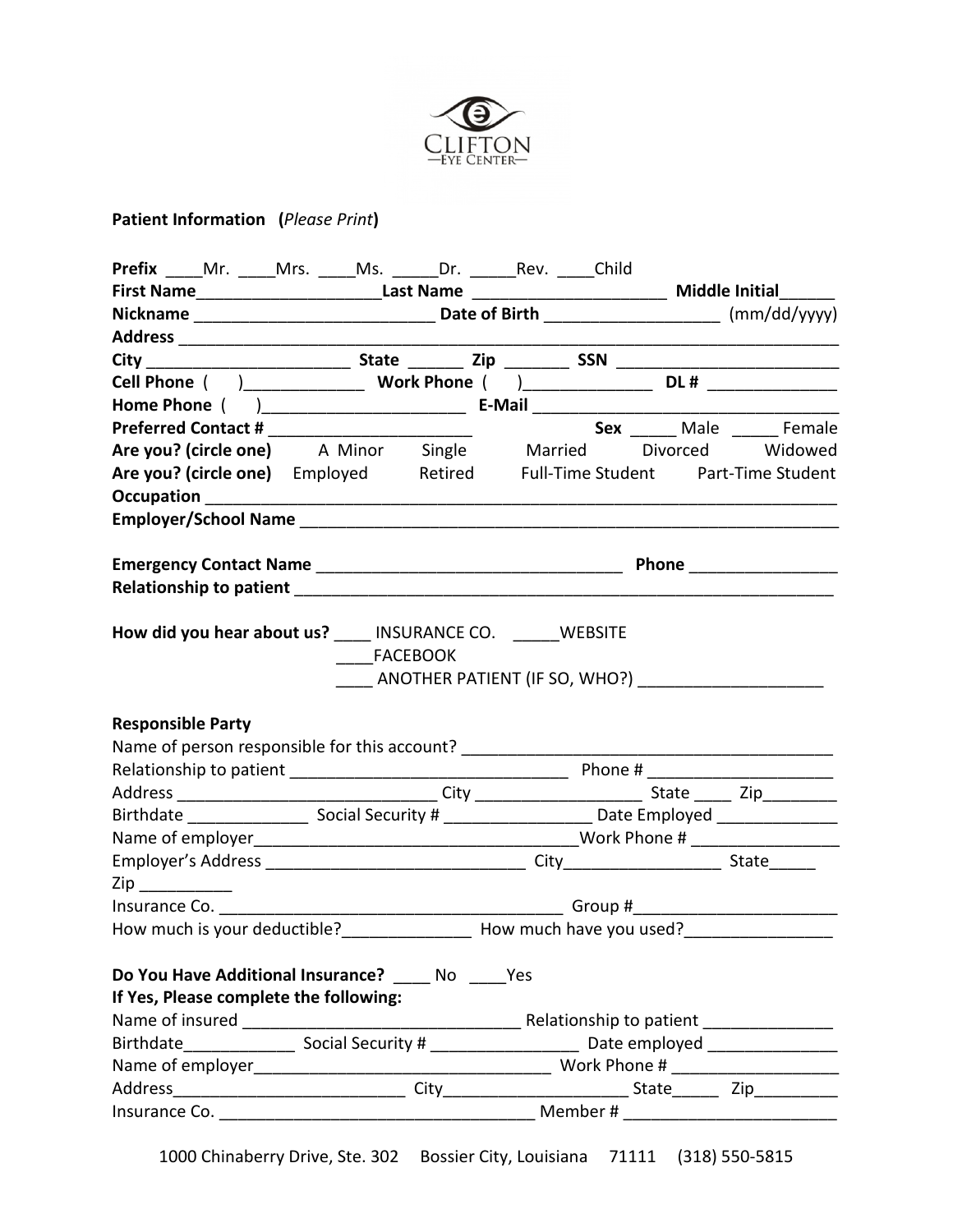### **MEDICAL HISTORY RECORD**

| <b>Reason for Today's Exam:</b> |                  |                             |
|---------------------------------|------------------|-----------------------------|
| Last Eye Exam:                  | Last Eye Doctor: | <b>Primary Care Doctor:</b> |
| <b>Current Medications:</b>     |                  |                             |
| Allergic to any medication:     |                  | <b>Pharmacy Used:</b>       |

**Please check any condition that applies to yourself or any members of your immediate family**

|                             | <b>Self</b> | Family |                              | <b>Self</b> | Family |
|-----------------------------|-------------|--------|------------------------------|-------------|--------|
| <b>Diabetes</b>             |             |        | Glaucoma                     |             |        |
| <b>High Blood Pressure</b>  |             |        | <b>Cataracts</b>             |             |        |
| <b>Heart Problems</b>       |             |        | <b>Macular Degeneration</b>  |             |        |
| <b>High Cholesterol</b>     |             |        | <b>Retinal Detachment</b>    |             |        |
| Asthma/COPD/Emphysema       |             |        | <b>Flashes/Floaters</b>      |             |        |
| <b>Auto-Immune Diseases</b> |             |        | <b>Blindness</b>             |             |        |
| Anemia                      |             |        | Lazy Eye/Amblyopia           |             |        |
| <b>Arthritis</b>            |             |        | Eye Injury/Surgery           |             |        |
| <b>Thyroid Problems</b>     |             |        | <b>Itching Eyes</b>          |             |        |
| Eczema/Rosacea              |             |        | <b>Eyes Water</b>            |             |        |
| <b>Headaches/Migraines</b>  |             |        | Dry Eyes                     |             |        |
| Cancer                      |             |        | <b>Eves Burn</b>             |             |        |
| Ear/Nose/Throat             |             |        | <b>Eye Turn/Strabismus</b>   |             |        |
|                             |             |        |                              |             |        |
| Kidney/Bladder              |             |        | <b>Double Vision</b>         |             |        |
| <b>Anxiety/Depression</b>   |             |        | <b>Temporary Vision Loss</b> |             |        |
| <b>Seizures</b>             |             |        | Pregnant                     |             |        |
| <b>HIV</b>                  |             |        | Given Birth in last 6 mos.   |             |        |

**Other ailments or diagnosis not listed above:** 

| Do you drink alcohol? YES / NO If yes, how much per week?                                                                                                                              |  |  |
|----------------------------------------------------------------------------------------------------------------------------------------------------------------------------------------|--|--|
| Do you use tobacco products? YES / NO If yes, how much per week?                                                                                                                       |  |  |
| Do you use recreational drugs? YES / NO If yes, what do you use and how often?                                                                                                         |  |  |
| Do you currently wear glasses: _____Full-time _____Reading/Near work ____Work/Safety ____Computer Work<br>____ Distance only ____ Other/Explain ________________                       |  |  |
| Do you wear contact lenses? _____Yes _____No lf so, what style: _____ Soft _____Extended wear ____Bifocal<br>____Gas Permeable _____Colors _____Astigmatism _____Disposable ____Unsure |  |  |
| Are you interested in wearing contact lenses? _____ Yes ____No OR laser vision correction? _____Yes _____No                                                                            |  |  |
| Do you work at a computer or video display terminal? ___ Yes ___ No<br>What hobbies or sports do you participate in?                                                                   |  |  |

### **Authorization**

*I certify that I have read and understand the above information to the best of my knowledge. The above questions have been accurately answered. I understand that providing incorrect information can be dangerous to my health. I authorize the eye doctor to release any information including the diagnosis and the records of any treatment or examination rendered to me or my child during the period of such eyecare to third party payers and/or health practitioners. I authorize and request my insurance company to pay directly to the eye doctor insurance benefits otherwise payable to me. I understand that my eyecare insurance carrier may pay less than the actual bill for services. I agree to be responsible for payment of all uncovered services rendered on my behalf or my dependents.*

*I understand if I have an unpaid balance to Clifton Eye Center and do not make satisfactory payment arrangements, my account may be placed with an external collection agency. I will be responsible for reimbursement of any fees from the collection agency, including all cost and expenses incurred collecting my account, and possibly including reasonable attorney's fees if so incurred during the collection efforts. In order for Clifton Eye Center or their designated external collection agency to service my account, and where not prohibited by applicable*  law, I agree that Clifton Eye Center and the designated external collection agency are authorized to (i) contact me by telephone at the *telephone number(s) I am providing, including wireless telephone numbers, which could result in charges to me, (ii) contact me by sending text messages (messages and data rates may apply) or emails, using my email address I provide and (iii) methods of contact may include using pre-recorded/artificial voice message and /or us of an automatic dialing device as applicable.* 

*X\_\_\_\_\_\_\_\_\_\_\_\_\_\_\_\_\_\_\_\_\_\_\_\_\_\_\_\_\_\_\_\_\_\_\_\_\_\_\_\_\_\_\_\_\_\_\_\_\_\_\_\_\_\_\_\_\_\_\_\_\_\_\_\_\_\_\_\_\_\_\_\_\_\_\_\_\_*

## **SIGNATURE OF PATIENT (Or parent if patient is a minor)**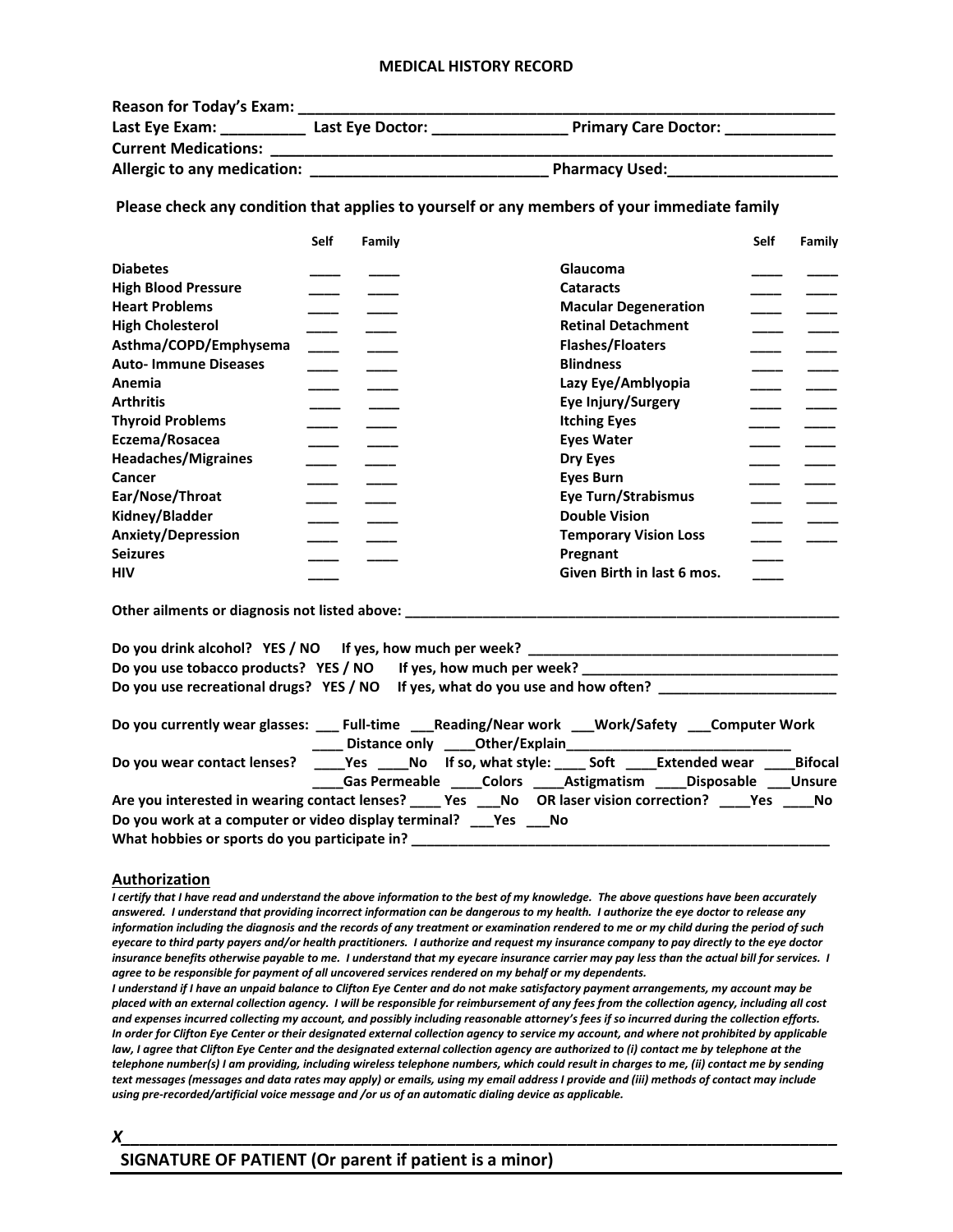#### **\_\_\_\_\_\_\_\_\_\_\_\_\_\_\_\_\_\_\_\_\_\_\_\_\_\_\_\_\_NOTICE OF PRIVACY PRACTICES\_\_\_\_\_\_\_\_\_\_\_\_\_\_\_\_\_\_\_\_\_\_\_\_\_\_\_**

**Clifton Eye Care.** This Notice describes how much medical information about you may be used and disclosed and about how you can get access to this information. Please review it carefully. You have the right to obtain a paper copy of this Notice upon request.

**Patient Health Information.** Under the federal law, your patient health information is protected and confidential. Patient health information includes information about your symptoms, test results, diagnosis, treatment, and related medical information. Your health information also includes payment, billing, and insurance information.

**How We Use Your Patient Health Information.** We use health information about you for treatment, to obtain payment, and for health care operations, including administrative purposes and evaluation of the quality of care that you receive. Under some circumstances, we may be required to use or disclose the information even without your permission.

**Examples of Treatment, Payment, and Health Care Operations.** *Treatment:* We will use and disclose your health information to provide you with medical treatment or services. For example, nurses, physicians, and other members of your treatment team will record information in your record and use it to determine the most appropriate course of care. We may also disclose the information to other health care providers who are participating in your treatment, to pharmacists who are filling your prescriptions, and to family members who are helping with your care.

*Payment:* We will use and disclose your health information for payment purposes. For example, we may need to obtain authorization from your insurance company before providing certain types of treatment. We will submit bills and maintain records of payments from your health plan.

*Health Care Operations:* We will use and disclose your health information to conduct our standard internal operations, including proper administration of records, evaluation of the quality of treatment, and to assess the care and outcome of your case and others like it.

**Special Uses.** We may use your information to contact you with appointment reminders. We may also contact you to provide information about treatment alternatives or other health-related benefits and services that may be of interest to you.

#### **Other Uses and Disclosures**

We may use or disclose identifiable health information about you for other reasons, even without your consent. Subject to certain requirements, we are permitted to give out health information without your permission for the following purposes: *Required by Law:* We may be required by law to report gunshot wounds, suspected abuse or neglect, or similar injuries and events.

*Research:* We may use or disclose information for approved medical research.

*Public Health Activities:* As required by law, we may disclose vital statistics, diseases, information related to recalls of dangerous products, and similar information to public health authorities.

*Health Oversight:* We may be required to disclose information to assist in investigations and audits, eligibility for government programs, and similar activities.

*Judicial and Administrative Proceedings:* We may disclose information in response to an appropriate subpoena or court order. *Law Enforcement Purposes:* Subject to certain restrictions, we may disclose information required by law enforcement officials. *Deaths:* We may report information regarding deaths to coroners, medical examiners, funeral directors, and organ donation agencies.

*Serious Threat to Health and Safety:* We may use and disclose information when necessary to prevent a serious threat to your health and safety or the health and safety of the public or another person.

*Military and Special Government Functions:* If you are a member of the armed forces, we may release information as required by military command authorities. We may also disclose information to correctional institutions or for national security purposes.

*Workers Compensation:* We may release information about you for workers compensation or similar program providing benefits for work-related injuries or illness. In any other situation, we will ask for your written authorization before using or disclosing any identifiable health information about you. If you choose to sign an authorization to disclose information, you can later revoke that authorization to stop any future uses and disclosures.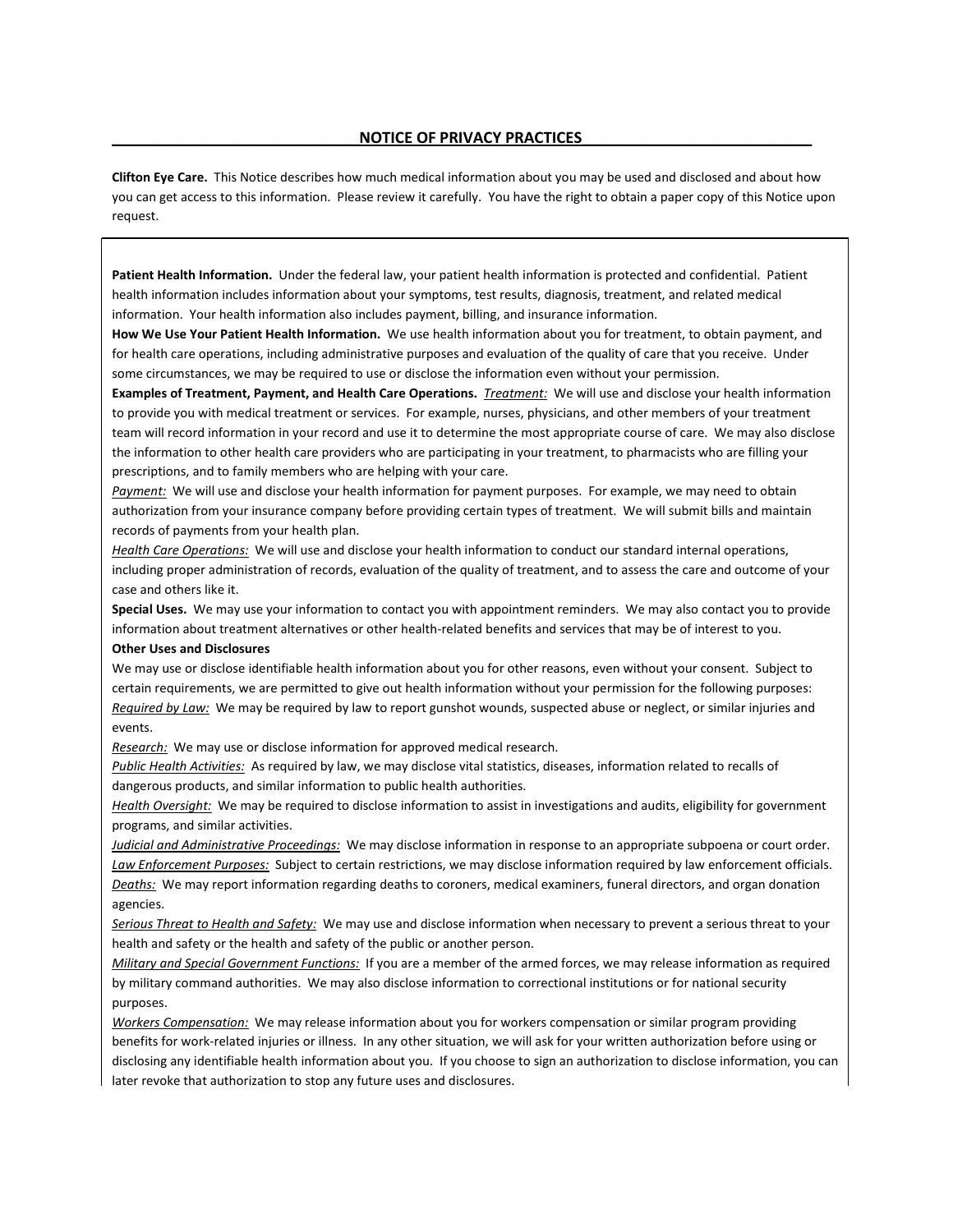#### **Individual Rights**

**You have the following rights with regard to your health information. Please contact the person listed below to obtain the appropriate form for exercising these rights.**

*Request Restrictions:* You may request restrictions on certain uses and disclosures of your health information. We are not required to agree to such restrictions, but if we do agree, we must abide by those restrictions.

*Confidential Communications:* You may ask us to communicate with you confidentially by, for example, sending notices to a special address or not using postcards to remind you of appointments.

*Inspect and Obtain Copies:* In most cases you have the right to look at or get a copy of your health information. There may be a small charge for the copies.

*Amend Information:* If you believe that information in your record is incorrect, or if important information is missing, you have the right to request that we correct the existing information or add the missing information.

*Accounting Disclosures:* You may request a list of instances where we have disclosed health information about you for reasons other than treatment, payment, or health care operations.

#### **Our Legal Duty**

We are required by law to protect and maintain the privacy of your health information, to provide this Notice about your legal duties and privacy practices regarding protected health information and to abide by the terms of the Notice currently in effect.

#### **Changes in Privacy Practices**

We may change our policies at any time. Before we make significant change in our policies, we will change our Notice and post the new Notice in the waiting area and each examination room. You can also request a copy of our Notice at any time. For more information about our privacy practices, contact the person below.

#### **Complaints**

If you are concerned that we have violated your privacy rights, or if you disagree with a decision we made about your records, you may contact the person listed below. You also may send a written complaint to the U.S. Department of Health and Human Services. The person listed below will provide you with the appropriate address upon request. You will not be penalized in any way for filing a complaint.

#### **Contact Person**

If you have any questions, requests, or complaints, please contact:

| <b>Clifton Eye Center</b>        |  |
|----------------------------------|--|
| Deana Clifton, O.D.              |  |
| 1000 Chinaberry Drive, Suite 302 |  |
| Bossier City, LA 71111           |  |
| $(318)-550-5815$                 |  |

| Notice of Privacy Practices given to me. |  |
|------------------------------------------|--|
|                                          |  |
|                                          |  |
|                                          |  |
|                                          |  |
|                                          |  |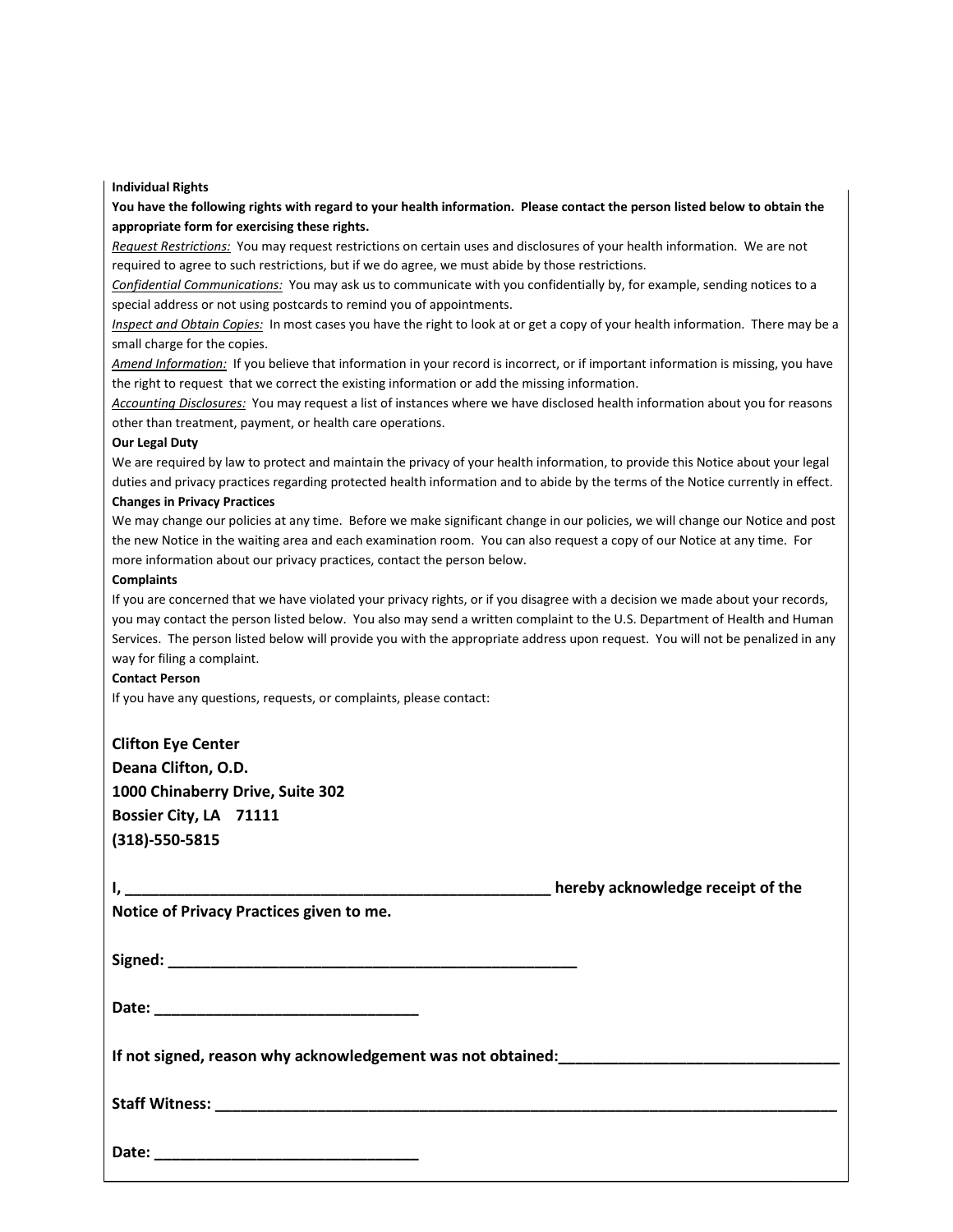

## ABOUT YOUR INSURANCE

Most people have vision insurance and medical insurance. They are very different in terms of the services they cover and it is important for our patients to understand those differences.

Vision insurance (i.e.- Always, Spectera, VSP, etc.) is mainly designed to determine a prescription for glasses, to help pay for glasses or contact lenses, and to cover a routine evaluation of the health of the eyes in a healthy patient that has no particular problems or symptoms. It is not equipped to deal with and does not cover medical conditions and/or treatment plans.

When a medical diagnosis or condition is present that affects your eyes, such as high blood pressure, high cholesterol, or diabetes, etc. or if you have an eye problem such as an infection (pink eye), dry eyes, allergy, cataracts, etc., we must file with your medical insurance (i.e.-Medicare, BCBS, United Healthcare, etc.), and the co-pays and deductibles for that insurance will apply.

Insurance carriers set these rules and our office is obligated to follow them. In most cases, there is no way to know prior to the examination which type of insurance our office will be able to file for you. We make every effort to be on as many insurance company's panels for your convenience, and we will file those claims for you. In the event that we do not accept your medical or vision insurance, we will provide you with an itemized receipt so that you may file a claim with your insurance yourself for reimbursement. If you have any questions, please let us know.

I understand the information I have just read about the difference between vision and medical insurance and I authorize Clifton Eye Center to file my claim with the appropriate insurance based on the reason for my visit and the results of my examination.

**Sign: \_\_\_\_\_\_\_\_\_\_\_\_\_\_\_\_\_\_\_\_\_\_\_\_\_\_\_\_\_\_\_\_\_\_\_\_\_\_\_\_\_\_\_\_ Date: \_\_\_\_\_\_\_\_\_\_\_\_\_\_\_\_\_\_\_\_\_\_\_**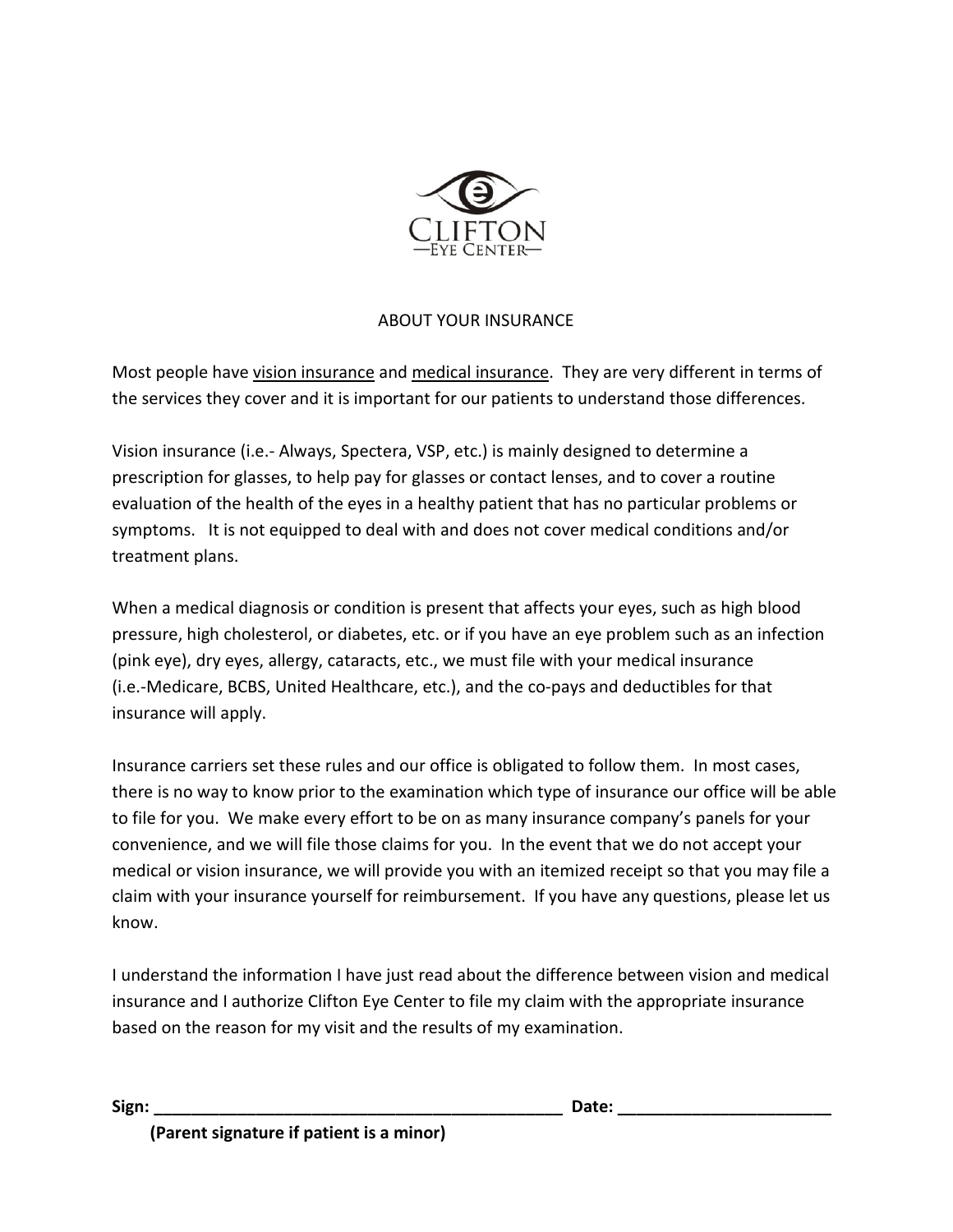# SHARING YOUR PERSONAL/MEDICAL INFORMATION

PLEASE NOTE THAT DUE TO HIPAA LAWS WE WILL NOT SHARE YOUR INFORMATION WITH ANYONE WITHOUT YOUR CONSENT. THIS MAY INCLUDE YOUR SPOUSE OR CHILDREN. IF YOU WOULD LIKE ANYONE TO HAVE ACCESS TO YOUR INFORMATION PLEASE FILL OUT THE INFORMATION BELOW.

I, \_\_\_\_\_\_\_\_\_\_\_\_\_\_\_\_\_\_\_\_\_\_\_\_\_\_\_\_\_\_\_\_\_ (pt. name), ALLOW CLIFTON EYE CENTER TO SHARE MY INFORMATION WITH THE PERSON(S) LISTED BELOW.

| PLEASE CHECK ALL THAT APPLY:     |  |
|----------------------------------|--|
|                                  |  |
| FINANCIAL INFORMATION__________  |  |
|                                  |  |
|                                  |  |
| PLEASE CHECK ALL THAT APPLY:     |  |
|                                  |  |
| FINANCIAL INFORMATION___________ |  |
|                                  |  |
|                                  |  |
| PLEASE CHECK ALL THAT APPLY:     |  |
|                                  |  |
| FINANCIAL INFORMATION__________  |  |
|                                  |  |
|                                  |  |
| PLEASE CHECK ALL THAT APPLY:     |  |
|                                  |  |
| FINANCIAL INFORMATION___________ |  |
|                                  |  |
| ****DATE:                        |  |